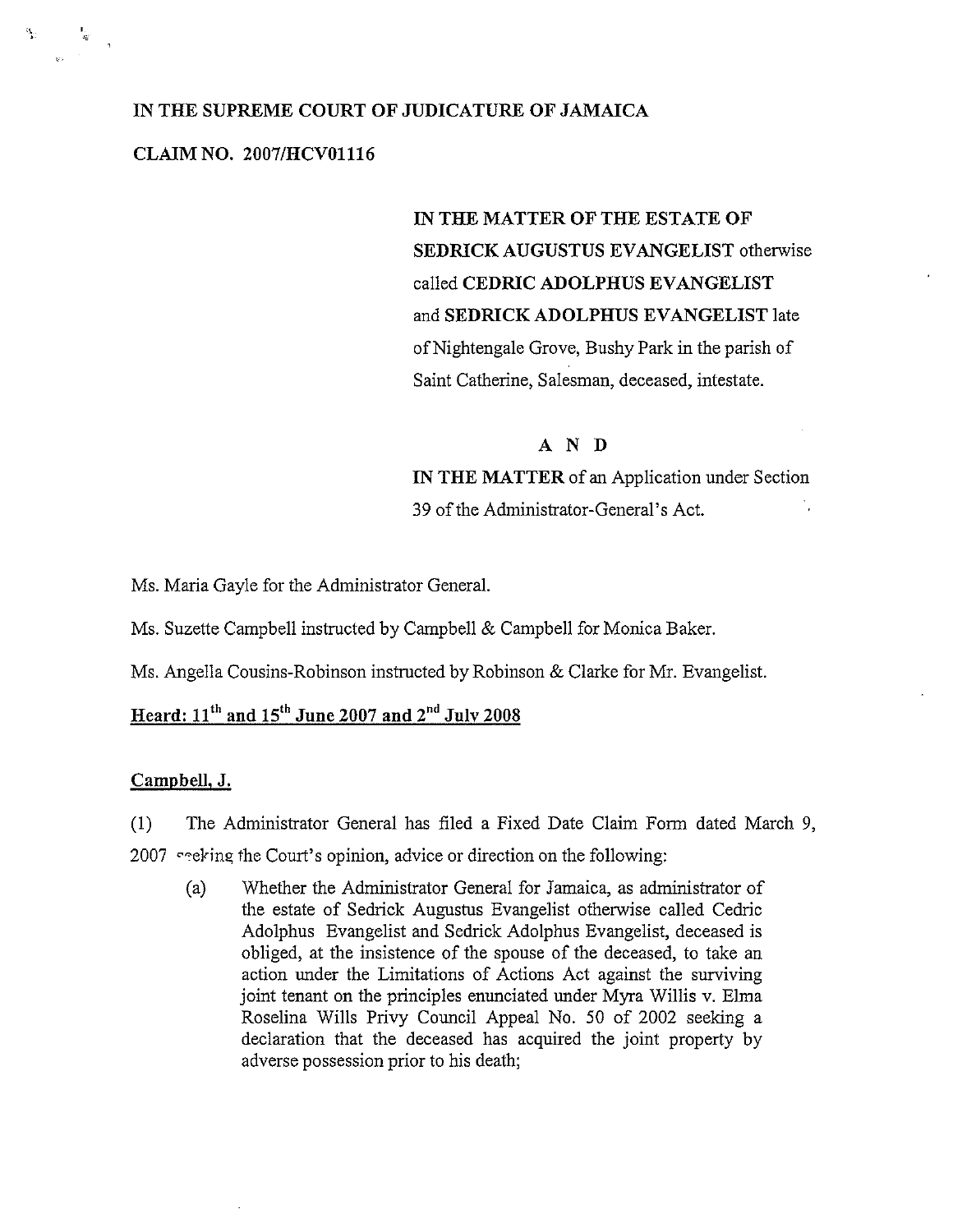(b) Whether the Administrator General for Jamaica can be sued by a beneficiary should she reflise to bring the said Court action;

 $\mathfrak{G}_{\mathbb{Q}}$  .

 $\mathbf{V}_{\mathrm{in}}$ 

- (c) Whether Monica Baker, the declared spouse of the deceased, can bring the action as a beneficiary;
- (d) That the costs of the application be paid from funds in the estate.

(2) The application was supported by the affidavit of Lona Millicent Brown, the Administrator General. The affidavit that was sworn to on the  $9<sup>th</sup>$  March 2007 states inter alia:

- (3) That Letters of Administration in the Estate of the deceased were granted to the Administrator General for Jamaica on the  $28<sup>th</sup>$  day of November 2006 by the Supreme Court of Judicature of Jamaica. Exhibited hereto and marked "lmb1" for identification is a copy of the grant of Letters of Administration.
- (4) That the deceased was survived by his spouse Monica Baker, being so declared by Court Order issued on the  $21<sup>st</sup>$  November 2005 in claim No. HCV 02950 of 2005 and eight children, namely Graham Evangelist, Cedric Evangelist Jnr., Marvin Evangelist, Josephine Evangelist, Marvia Evangelist, Mario Evangelist, Movita Evangelist and Peter Evangelist. Exhibited hereto and marked "lmb 2' for identification is a copy of the Court Order.
- (6) The deceased and his former wife, Shirley Gene Evangelist are joint owners of Lot 54 Nightengale Grove in the parish of St. Catherine Registered at Vol. 1127 Folio 320 of the Register Book of Titles (hereinafter called "the joint property") Exhibited hereto collectively marked "L.M.B.3" for identification is <sup>a</sup> copy of the Certificate of Title and Divorce Judgment Index 347 13,1982 evidencing the divorce between the deceased and Shirley Gene Evangelist. Under the rights of survivorship, the joint property would devolve on the surviving joint tenant, Shirley Gene Evangelist and would not be treated as an asset of the deceased,
- (8) Monica Baker, the spouse of the deceased, has commenced action in Claim No. HCV 00041 of 2006 pursuant to the Limitation Action Act, wherein she claims that the interest of Shirley Gene Evangelist was extinguished and acquired by the deceased, who was the sole control and occupation of the property during his lifetime. Exhibited hereto collectively marked L.M.B.4 for identification are copies of the Fixed Date Claim form and Affidavit of Monica Baker in support thereof.
- (10) That I am doubtful of my role in respect of the proposed action and so seek the opinion, advice or direction of this Honourable Court on this issue,

 $\ddot{\phantom{a}}$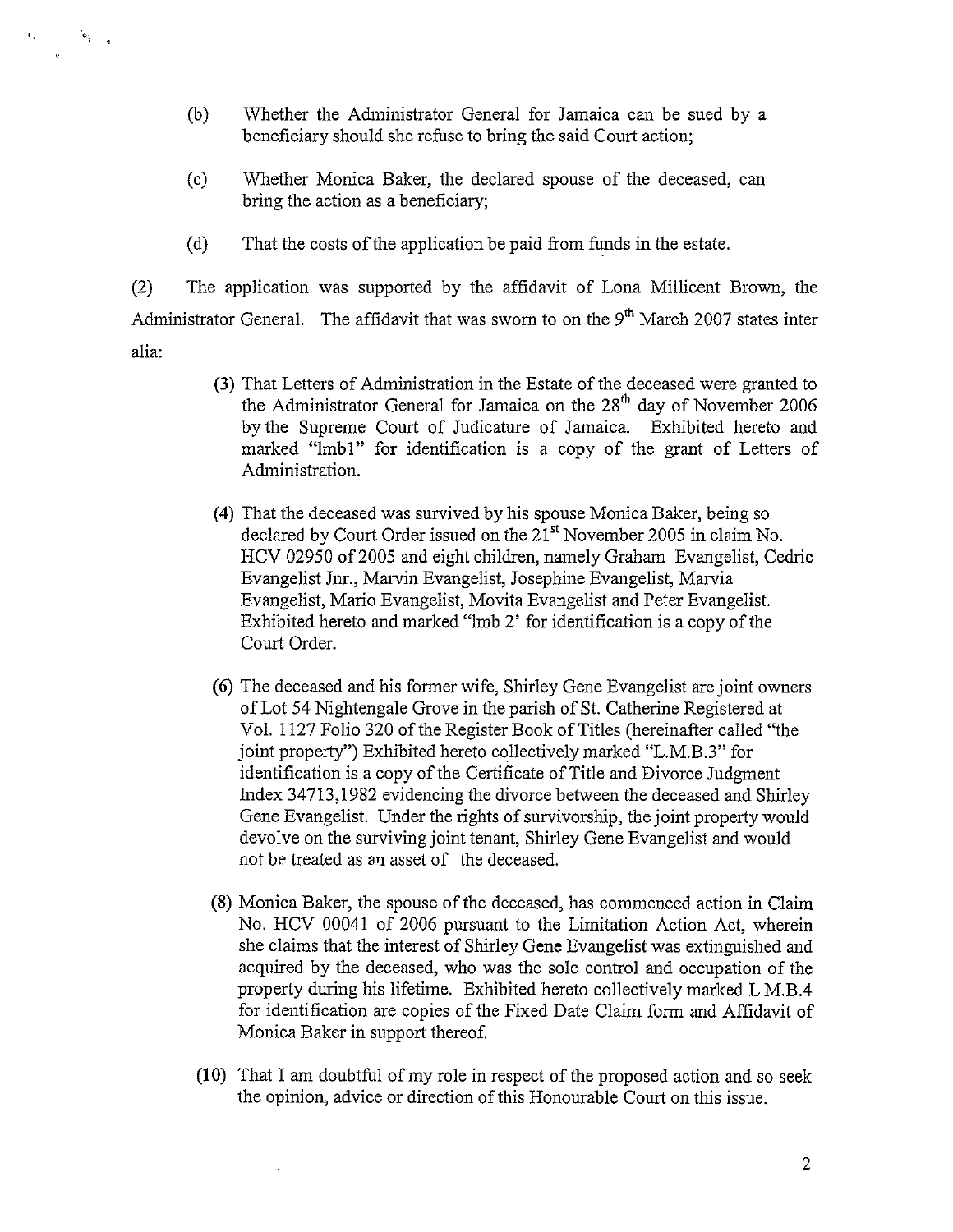(11) That Campbell & Campbell places reliance on the case of Myra Wills v Elma Roselina Wills Privy Council Appeal No. 50 of 2002 and has opined that the circumstances surrounding the occupation and use of the joint property is similar in most respects to the factual circumstances of that case. As such, they are confident of their chances of success in bringing the action for the estate.

 $\mathbb{E} \left[ \begin{array}{cc} \mathbf{1} & \mathbf{1} \\ \mathbf{1} & \mathbf{1} \\ \mathbf{1} & \mathbf{1} \end{array} \right]$ 

 $t_{\rm{g}}$ 

(15) The uncertainty of outcome and the legal work involved can lead to estates incurring exorbitant legal fees without favorable results.

(3) The Administrator General is <sup>a</sup> creature of statute, The Administrator Generals Act, establishes that office. S2l of the Act provides:

> Subject to this Act, the rights, duties, powers, and liabilities of the Administrator General, in applying for and obtaining letters of administration or letters testamentary, and in acting as administrator or executor, shall be the same in all respects as under similar circumstances the rights, duties, powers, and liabilities of private persons applying for and obtaining letters of administration or letters testamentary, or acting as administrators or executors would have been if this Act had not been passed."

The Act mandates the Administrator General to keep full and complete accounts of all estates and trusts vested in or administered by him (see 59). When called upon by the Supreme Court he must furnish reports in respect of any particular account and of his administration generally (S.lO).

S33 Provides for the Administrator General to sue and be sued in that name, as administrator of the estate of A.B. deceased. When in doubt on any point that concerns his rights and duties so permits him to seek the guidance of the Supreme Court.

(4) Halsbury Laws of England,  $4<sup>th</sup>$  Edition, and paragraph 1193 states:

"It is the duty of personal representative to hold an even hand between all the beneficiaries of the estate. On the one hand they must not unduly delay the payment or provision of any of the legacies, but on the other, they ought not to sacrifice the interests of persons entitled to the remainder by realizing the estate for the benefit of <sup>a</sup> pecuniary legatee at an inopportune time when the value of the securities is low. They must act prudently and